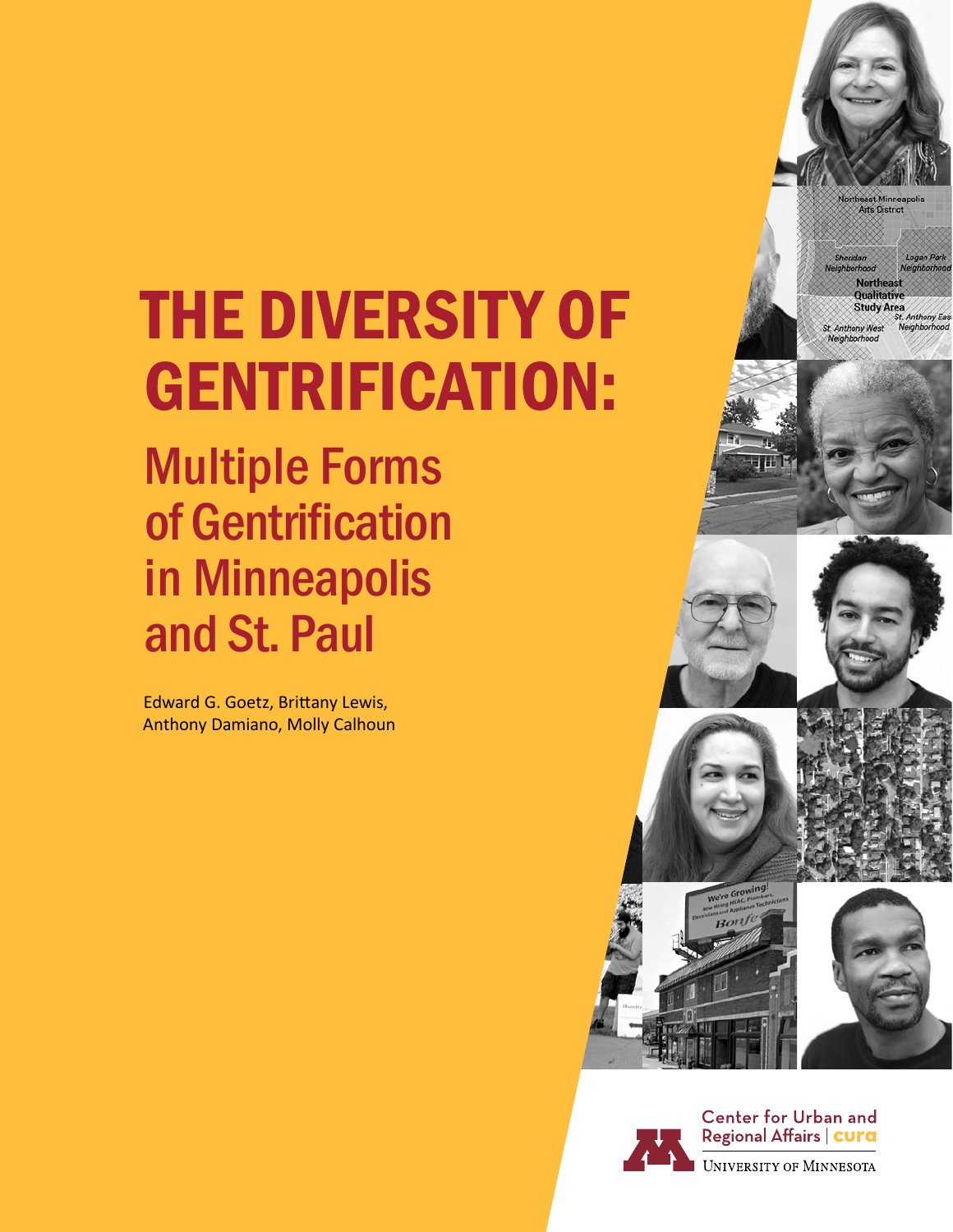# EXECUTIVE SUMMARY

*This report presents the findings of a study of gentrification between 2000 and 2015 in the cities of Minneapolis and St. Paul. We found significant evidence of gentrification in the two cities. Results from both the quantitative analysis of neighborhood change and the qualitative interviews with key informants and neighborhood residents support the notion that gentrification is a varied phenomenon that looks and feels different from one neighborhood to another.*

#### *Research Approach*

We utilize a mixed methods approach that combines a statistical analysis of neighborhood-level data with the use of in-depth qualitative analysis of interviews with public officials, community leaders, and neighborhood residents. The statistical analysis helps us to identify areas within Minneapolis and St. Paul that are changing in ways that are consistent with gentrification, and to characterize those changes. The in-depth qualitative interview analysis helps us to understand how those most affected by neighborhood change are experiencing the transformations taking place in their neighborhoods and how those in positions of power view the changes.

Measures of gentrification differ across the many empirical analyses of gentrification. We opted for a conservative approach to the identification of gentrification by utilizing three different methods of measuring gentrification and looking for where they converge in their conclusions.

Following common practice, we conducted a two-step analysis that begins with the identification of neighborhoods that are *vulnerable* to gentrification. Because gentrification describes a specific type of neighborhood change, that is, the upgrading of previously disinvested neighborhoods, there are large parts of metropolitan areas to which the concept cannot be applied. Areas that cannot, by definition, be gentrified are removed from our analysis. Throughout the study we compare two types of neighborhoods, vulnerable tracts that did, in fact, show signs of gentrification between 2000 and 2015 and vulnerable tracts that did not gentrify. From 2016 to 2017, we conducted 88 in-depth qualitative interviews with local public officials, nonprofit leaders, and residents to examine how they identify and experience gentrification. These interviews were done to: (1) assess whether or not our quantitative indices of gentrification match resident perception; and (2) analyze how local residents defined, experienced, and identified gentrification in their neighborhoods.

## *Findings*

Almost half of census tracts in Minneapolis met the threshold for vulnerability in 2000, and a little more than one-third of the tracts in St. Paul met the definition. Application of the three indices to the census tracts in Minneapolis and St. Paul indicates that neighborhood change consistent with gentrification occurred in 27 of the 84 vulnerable tracts (32%) in Minneapolis and St. Paul. The prevalence of gentrification is higher in Minneapolis than in St. Paul, both in absolute and relative terms. In Minneapolis, one sees clusters of gentrification in the northeast along the river, the southeast along the Metro Blue Line light rail, portions of the near north, and the far north area. There is also a smattering of tracts in the south. In St. Paul, the pattern is dispersed. Two neighborhoods (Hamline-Midway and Frogtown/Thomas-Dale) along the Metro Green Line light rail showed signs of gentrification as did areas of West St. Paul.

Findings from both the quantitative and qualitative research indicate that gentrification looks different from one neighborhood to the next. Sometimes it produces racial change and sometimes not. In some neighborhoods gentrification is occurring simultaneously with deepening poverty, and in other neighborhoods not. Gentrification can be connected to a flourishing art scene in one place, while in others it is associated with transit development or other large-scale public investments. Understanding gentrification in Minneapolis and St. Paul requires recognition of the multiple ways it has unfolded.

#### **Quantitative Results**



Racial change was inconsistent across neighborhoods. Some gentrifying areas lost black populations while others gained; some lost Hispanic populations while others gained.

All gentrifying neighborhoods saw increases in the population with bachelor's degrees at rates far exceeding the citywide trends. Nongentrifying tracts saw much lower rates of increase.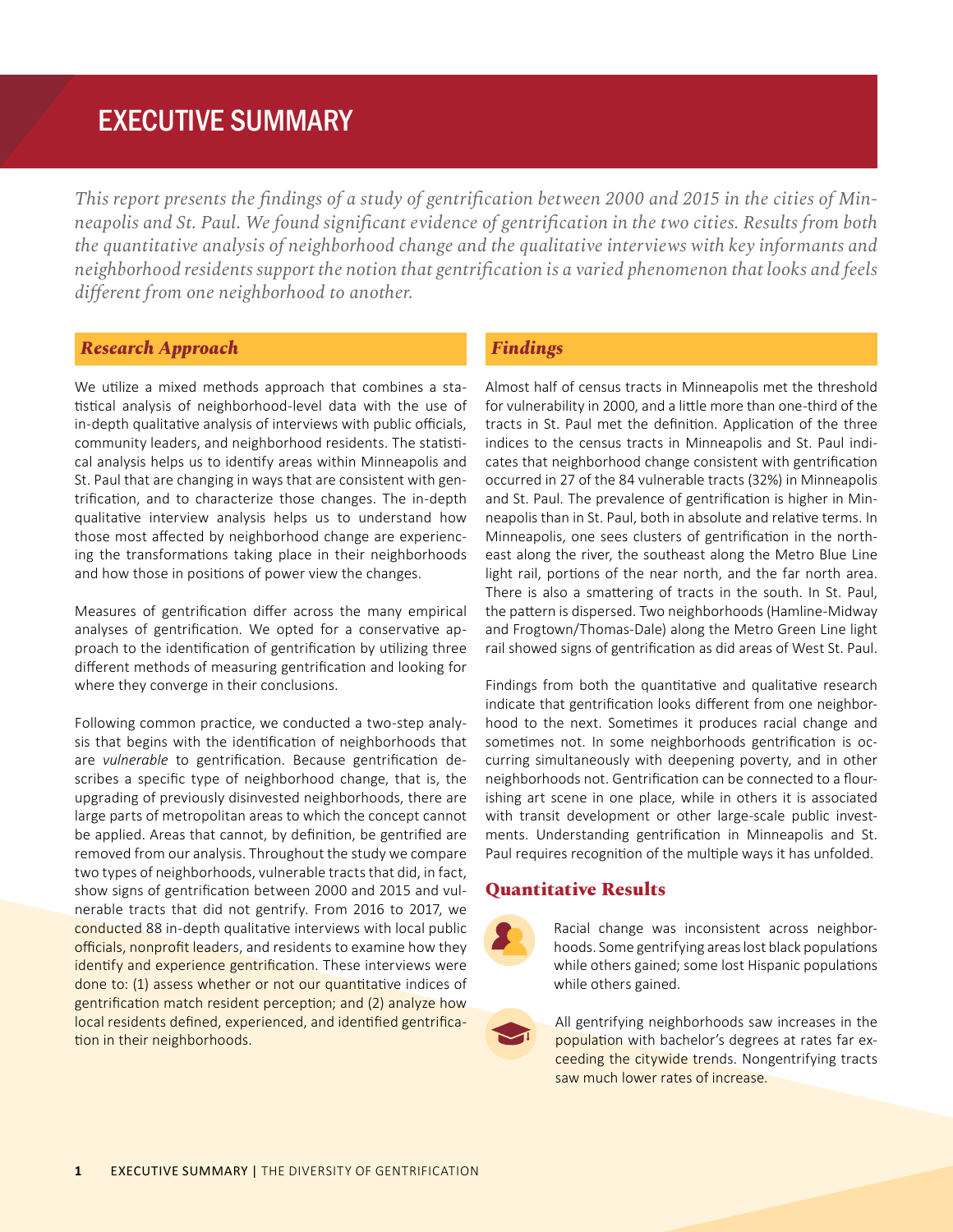The median household income in both gentrifying and nongentrifying neighborhoods declined from 2000 to 2015. Consistent with this, the percentage of the population below the poverty level increased in both types of neighborhoods.

The income and poverty findings are explained by higher levels of inequality in gentrifying neighborhoods. Incomes for the top 10% of households in gentrifying neighborhoods increased by almost 15% compared to a decline of 5% for affluent households in vulnerable tracts. Gentrifying tracts, on average, saw decreases in income at the lower tail of the income distribution and rising incomes at the higher end of the distribution. But vulnerable neighborhoods that did not gentrify saw income decreases across the distribution.

Both rental and homeowner markets increased in price at much higher rates in gentrifying neighborhoods between 2000 and 2015. Rents (in constant dollars) in the average gentrifying tracts increased 8.6% compared to 5.0% in nongentrifying areas. Median home values in gentrifying neighborhoods increased on average more than \$37,000, or 31%. In nongentrifying neighborhoods, home prices increased less than \$11,000, or about 13%.

Gentrification in the Twin Cities has not manifested itself in a single type of neighborhood change. Results indicate there are four distinguishable types of gentrification that have occurred in Minneapolis and St. Paul between 2000 and 2015. Two of the types conform to the "classic" model of gentrification in which incomes rise, housing costs skyrocket, and socioeconomic status (SES) also increases significantly. Minneapolis and St. Paul have seen two versions of this model, one that includes large reductions in the black population and one that does not. There is another pattern of gentrification that is occurring as well in the two central cities. This is a pattern in which at the tract level, median incomes



are declining and poverty is increasing, while at the same time housing costs are increasing and SES status is also increasing. As with the classic model of gentrification, there are two racial versions of what we call the "gentrification + poverty" model; one in which the black population is increasing significantly and one in which no significant change is occurring.

### **Qualitative Results**

Local public officials we interviewed were fairly split on whether displacement was actually taking place as a result of increased investment. Half argued that displacement was inevitable, while the others claimed that it was not an issue and that there were plenty of vacancies in the local housing market.

In contrast, neighborhood leaders (civic and nonprofit leaders, and grassroots activists) were consistent in claiming that displacement, both physical and cultural, is happening and is disproportionately affecting people of color and people with low incomes.



– *Eighty-eight percent* of all those interviewed described the increased presence of white residents in places white people have historically avoided or that were once enclaves for communities of color. This pattern was most evident in the

North Minneapolis and South Minneapolis clusters.

- *Every* neighborhood resident and business person interviewed spoke about the growing lack of affordability in their respective neighborhoods. The details of affordability problems varied across clusters, from concerns in North Minneapolis about young white families buying homes and driving up values and the inability for those living on a fixed income to afford increasing property taxes, to those in Northeast Minneapolis citing the high demand and rising rents, to Hamline-Midway and Frogtown/Thomas-Dale interviewees who indicated that even publicly subsidized housing (through the Low Income Housing Tax Credit program) being built in the neighborhood was out of the reach of local residents.
- *Two-thirds* of those interviewed talked about new business development, describing new businesses that are uncharacteristic of the neighborhood: new, high-end shops in South Minneapolis, breweries and new restaurants in Northeast, and the prevalence of "coming soon" signs in Hamline-Midway and Frogtown/Thomas-Dale. All of these were seen as signals of shifting demographic and economic realities of neighborhoods.